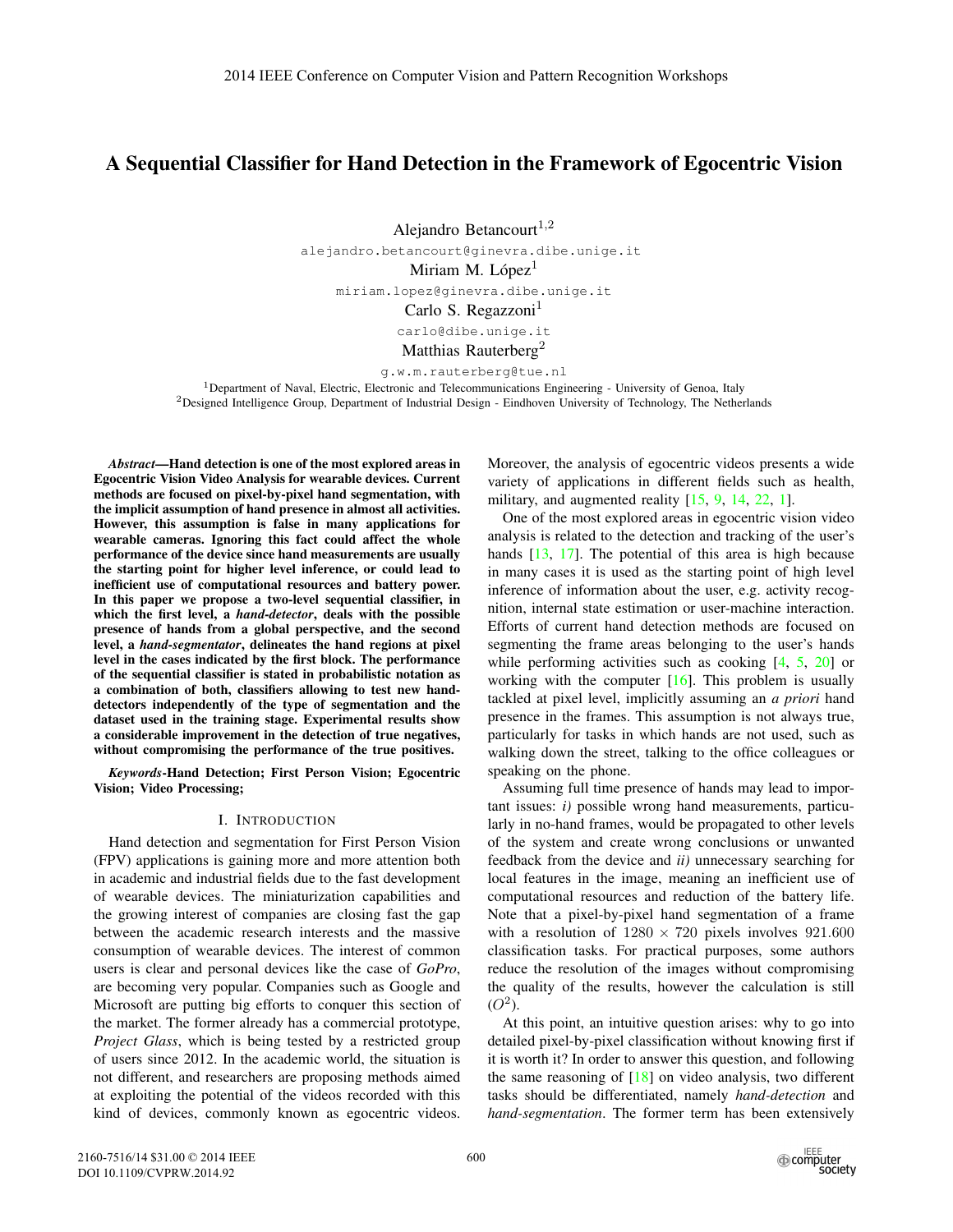used (and possibly leading to a misunderstanding) for tasks in which the localization of the hands in the scene was required. In this work, this term refers to a step in which a global answer is given to whether hands are present in the scene or not. The latter aims at delineating the hands in a frame at a pixel level. Both problems are closely related, being possible to use *hand-detection* as a pre-filtering stage for *hand-segmentation* under the framework of sequential classification, in which the output of the first classifier is used to decide whether the second one will be used [25]. Furthermore, different features could be applied in each level, being preferable the use of general features for *handdetection* purposes [19].

The contributions of this article are three-fold: *i)* we propose a sequential classifier, hand-detection/segmentation, which first detects general information and, only if necessary, searches for details, *ii)* we derive the performance of the sequential classifier as a function of subparts, which allows to work separately on each part to subsequently infer the performance of the whole system and *iii)* we analyze the performance of different combinations of feature and classifier as *hand-detectors*. The features used in this work are color histograms (RGB, HSV, LAB), Histograms of Oriented Gradients (HOG) and GIST. The classifiers are Supported Vector Machines (SVM), Decision Trees (DT) and Random Forest (RF). The proposed sequential classifier reduces from 65% to 4% the rate of false positives compared to the state-of-the-art *hand-segmentation* method.

The remainder of this paper is organized as follows: in section II we present existing *hand-detection/segmentation* methods and briefly introduce common features and classification algorithms. Section III states the performance of the sequential classifier. The case of a perfect *handdetector* is presented along with the performance of state-ofart *hand-segmentation* method when used alone. In section IV, different combinations of features and classifiers are tested as *hand-detectors*, and the best one is analyzed in the sequential classifier. Finally, in section  $V$  conclusions are drawn and some lines for future research are proposed.

## II. STATE OF THE ART

*Hand-segmentation* has recently become one of the most explored objectives in egocentric vision video analysis. It is common to find hierarchical methods for higher inference using as an input the shape and position of the hands. Some example applications lie in the area of activity recognition  $[4, 5, 20]$ , user-machine interaction  $[6, 22]$ , or hand posture inference [23].

According to the seminal work proposed in [16], known for being the first public dataset for egocentric object recognition, existing methods for detecting hands in a scene can be divided into two groups: model-driven approaches, which are based on 2D or 3D computerized models of the hands, and data-driven methods, which rely on features extracted

from the video frames. Mixtures of both approaches can also be found in the literature  $[23]$ . Methods in the first group select the best matching configuration of a hand model to recreate the image of the video frames [21, 23]. These methods are able to infer detailed information of the hands but usually require large computational resources and highly controlled environments. Methods of the second group use extracted features to infer the position of the hands. One of the first methods within this second group was proposed in 1999 by Jones and Rehg [7] to detect skin pixels in images using color histograms. However, egocentric videos introduce additional challenges such as dealing with different skin colors, changes in illumination or camera motion.

Concerning the *hand-detection* task as defined in this paper, no contributions can be easily found in the literature, being still a problem scarcely explored. It could seem that a good hand segmentation method could indirectly solve the hand detection one, however, this is not true in activities with sparse hand presence, leading to considerable drawbacks as already described. In section III we show that the state-ofthe-art method for *hand-segmentation* [13] is not able to tackle this problem, and we prove the advantages of facing it as a sequential classifier to improve the overall performance.

## *A. Features and classifiers for pattern detection*

Object detection is a common task in video analysis and have been frequently used to detect vehicles [10], pedestrians  $[3]$ , or faces  $[24]$ . To accomplish this a classifier is trained using large datasets of positive and negative samples and subsequently used for uncontrolled videos. An important aspect of these approaches is that computational time has been considered so that most of them are able to run in real time.

Color histogram is one of the most recurrent features used for image classification  $[8, 7]$  due to its straightforward computation and intuitive interpretation. The variety of color spaces such as RGB, HSV, YCbCr or LAB make possible to consider color information while alleviating potential issues with illumination or color skin changes. In particular, HSV is based on the way humans perceive colors, while LAB and YCbCr separate lightness from color components. In egocentric vision, [17] uses a mixture of color histograms and visual flow for *hand-segmentation*, while [22] combined HSV features, a random forest classifier and super-pixels for gesture recognition. Recently, Li and Kitani [13, 12] analyzed the discriminative power of different color features with a random forest regressor for hand segmentation under different illumination configurations.

Dalal and Triggs [2] proposed HOG features in combination with linear Support Vector Machines (SVMs) for pedestrian detection in video streams, achieving relatively high accuracy. HOG captures edge or gradient structure that is very characteristic of the local shape. Information in local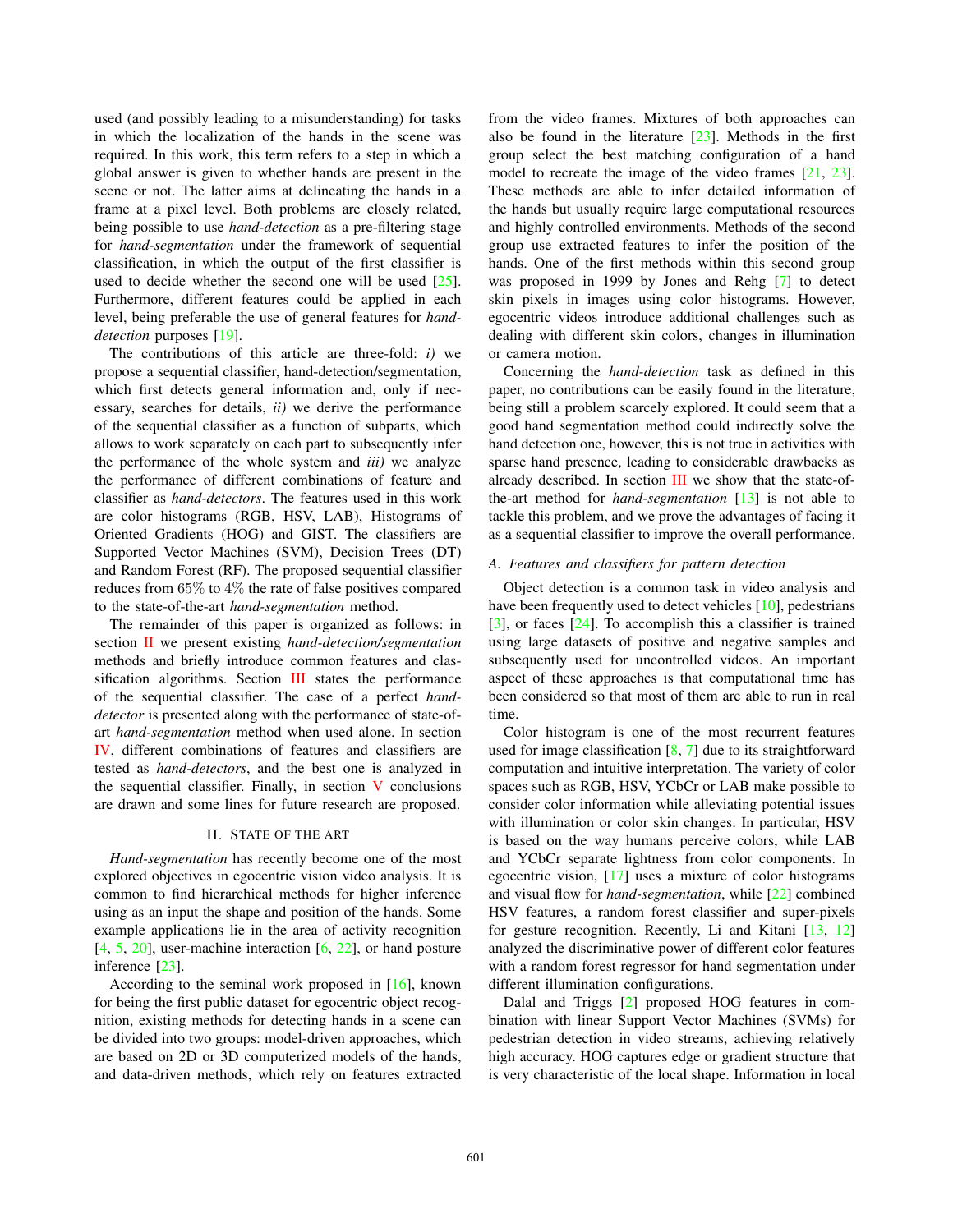cells is collected into histograms using trilinear interpolation, and overlapping blocks composed of neighbouring cells are normalized with respect to a controllable degree of invariance to translations and rotations.

We also consider GIST  $[18]$  as a global scale descriptor of the image, which captures texture information and a coarse spatial layout of the image. GIST can be combined with other local descriptors to accurately detect objects in the scene, and was originally combined with a simple onelevel classification tree, as well as with the naive Bayesian classifier. GIST descriptor has been successfully applied for large scale image retrieval and object recognition [19].

Finally, it is worth mentioning the well-known Haar-like features, first introduced by Viola and Jones [24], who built an efficient moving face detector which yielded good results in real time object detection. However, this descriptor is not considered in the rest of this paper since hand shape is highly variable, and therefore, a unique Haar-based detector would not be enough. A modification of this feature for the framework of egocentric vision is mentioned in section V as a promising future research line.

## III. OUR APPROACH

Given a frame, four possible situations are identified depending on the performance of the *hand-segmentator*: a *true positive* if hand regions are delineated in a frame with hands, a *false negative* if regions are not detected and hands are present, a *false positive* if regions are detected but no hands are present, and finally, a *true negative* for a no-hand frame properly rejected. The *hand-segmentator* is expected to perform successfully in the true positive and the false negative detection rates. Regarding the other two cases, even if the classifier was good at rejecting frames with no hands, it would imply exhaustive scanning over all the pixels of the frame. We address this problem by proposing a *handdetector* as a trigger of the *hand-segmentator*. In the next section, we state in probabilistic notation the performance of each classifier when used by it own and the performance of the sequential system afterwards.

## *A. Hand-detection and hand-segmentation as a sequential classification system*

Let us assume a dataset  $D$  with a considerable mixture of frames with and without hands. Denote  $p(y_1) = p(y = 1)$ and  $p(y_0) = p(y = 0)$  the probability of hand and nohand presence, respectively, in any frame  $k$  in  $D$ . Let  $c(i^k, j^k)$  be a *hand-segmentator* given by equation (1), and  $ac(k)$  the output induced by  $c(i^k, i^k)$  over all the pixels in  $gc(k)$  the output induced by  $c(i^k, j^k)$  over all the pixels in frame  $k$ . According to equation (2) a single positive pixel frame  $k$ . According to equation  $(2)$ , a single positive pixel classification implies a positive label for the whole frame. It is out of the scope of this work to analyze the performance of  $c(i^k, j^k)$  at finding real hand regions in k, hence, we assume<br>that if there exists a nivel  $(i, j)$  in k such that  $c(i^k, i^k) = 1$ that if there exists a pixel  $(i, j)$  in k such that  $c(i^k, j^k) = 1$ ,<br>then that pixel actually corresponds to a hand region. This then that pixel actually corresponds to a hand region. This





(c) False positive (d) True negative

Figure 1. Hand detection: possible scenarios.







(c) Example 3, source:  $[13]$  (d) Example 4, source:  $[13]$ 

Figure 2. Examples of missdetections.

assumption works in favor of  $gc(k)$  because misdetections of this block are being ignored (see Figure 2).

$$
c(i^k, j^k) = \begin{cases} 1 & \text{if pixel } (i, j) \in k, \text{ is part of hand} \\ 0 & \text{if pixel } (i, j) \in k, \text{ is not part of hand.} \end{cases}
$$
 (1)

$$
gc(k) = \begin{cases} 1 & \text{if } \sum_{(i,j) \in k} c(i,j) > 0\\ 0 & \text{if } \sum_{(i,j) \in k} c(i,j) = 0. \end{cases}
$$
 (2)

In order to quantify the performance of  $qc(k)$  in a realistic scenario (where  $p(y_1) \neq 1$ ), let us denote by  $p_{gc}(\hat{y}|y)$  the probability of labeling the frame as  $\hat{y}$  when the correct label probability of labeling the frame as  $\hat{y}$  when the correct label (ground truth) is y, under the gc model. Therefore,  $p_{gc}(1|1)$ and  $p_{gc}(0|0)$  are the probabilities of successful classification of positive and negative cases, respectively, for the gc model.

Our approach aims to improve this performance by using a two-level sequential classifier. In the first level, a *handdetector*  $gh(k)$ , which serves as a pre-filter to avoid unnecessary executions of the second layer, the *hand-segmentator*  $c(i, j)$ . Figure 3 shows a simplified diagram of the proposed system. In this case,  $gh(k)$  must be trained using positive and negative samples to subsequently be used as a trigger of  $c(i, j)$ . Following the same notation as for qc, we derive the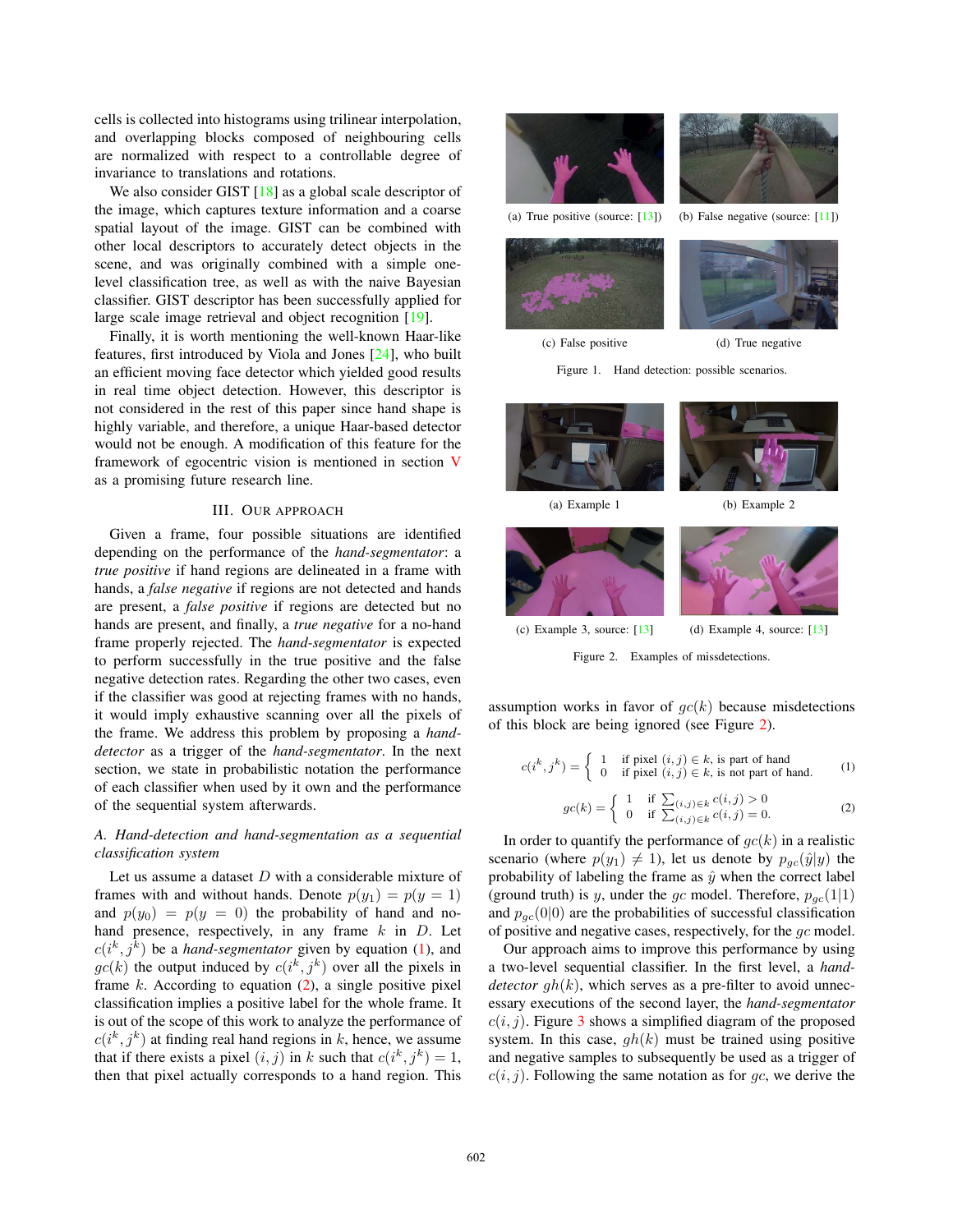performance of the sequential system, denoted by  $p_{ss}(\hat{y}|y)$ , and its counterparts as expressed in (3). Note that  $p_{ss}(\hat{y}|y)$ is a function of  $p_{gh}(\hat{y}|y)$  and  $p_{qc}(\hat{y}|y)$ , making it possible to infer the performance of the whole system for new datasets if similar performance in any of the levels are assumed under a proper training.

$$
p_{ss}(\hat{y}|y) = \begin{bmatrix} p_{gh}(1|1)p_{gc}(1|1) & p_{gh}(0|1) + p_{gh}(1|1)p_{gc}(0|1) \\ p_{gh}(1|0)p_{gc}(1|0) & p_{gh}(0|0) + p_{gh}(1|0)p_{gc}(0|0) \end{bmatrix} (3)
$$

In order to quantify the improvement introduced by our approach, it is necessary to analyze the conditions that make (3) close to the identity matrix  $I_2$ . The better the detector  $gh(k)$ , the closer  $p_{ss}(\hat{y}|y)$  to  $I_2$ . For no-hand cases (second row), the improvement is substantial because  $p_{ah}(1|0) \leq 1$ . For false positive cases, an extra bias is introduced to the system, making evident the importance of avoiding early rejections in  $gh(k)$ , or in other words, of pushing  $p_{gh}(0|1)$ close to 0. Note that, if a perfect hand detector is assumed, then the second row of equation  $(3)$  becomes  $[0, 1]$  and only the false negatives outputted by the *hand-segmentator* will affect the sequential classifier.

The applicability of the proposed method is assessed by considering as baseline the work of Li and Kitani [13], which proposes a *hand-segmentator* based on random forest and color histograms (using RGV, HSV, LAB color spaces). The original paper reports experiments with other features such as HOG and SIFT, however, the authors conclude that color features performed best. This conclusion implies higher dependence of the trained model on skin characteristics.

In the mentioned work, the classifier is trained only on positive hand samples with different configurations. We train and test their method as described in the original paper, using the EDSH1 database for training and EDSH2 and EDSHK databases for testing. For the estimation of  $p_{gc}(\hat{y}|1)$ , we count the number of true positives and false negatives. Furthermore, we recorded several videos with no hands in an office environment to complement the dataset, and subsequently counted the number of false positives and true negatives to estimate  $p_{gc}(\hat{y}|0)$ . Equation (4) shows the performance.

$$
p_{gh}(\hat{y}|y) = \left[\begin{array}{cc} 0.98 & 0.02\\ 0.65 & 0.35 \end{array}\right]
$$
 (4)

As expected, the *hand-segmentation* level performs satisfactorily when hands are present because the baseline method was proposed for that scenario. However, a very low performance is obtained for the alternative cases. From these results, two conclusions can be drawn:  $i$ ) in the  $65\%$ of the no-hand cases, inaccurate information is detected and potentially used for higher inference, and *ii)* in the other 35% of the no-hand cases, exhaustive *hand-segmentation* was performed to finally reject the presence of hands. In the next section we study the performance of different *handdetectors* and analyze the effects of using them under a sequential classifier structure in conjunction with the method proposed in [13].

## *B. Dataset and models*

The dataset used in this work as a ground truth to train the *hand-detector* is composed of 2835 video frames, 1.259  $(44\%)$  of which show hands and 1.576 (56%) do not. These frames are the result of sampling a set of videos (24 minutes overall duration) every 0.5 seconds. The ground truth information regarding the presence or absence of hands was created manually, labeling the positive and negative video intervals before the sampling process. The videos were recorded in different places (living room, kitchen, office, auditorium, street, among others) in order to gather variations in lighting conditions, color compositions and background scene configurations. The videos were recorded with a  $GoPro$  *hero3*+ with  $1280 \times 720$  *px* resolution and 60 *fps*.

Based on the previous studies, we create a pool of combinations of features and classifiers. HOG features are extracted as shape-based descriptor, GIST is used for quantifying the discriminative power of the global characteristic of the scene and finally, following the line of study of [13], three color spaces (RGB, HSV and LAB) and the concatenation of them as an extra feature were also applied. Note that color histograms are local features (extracted at pixel level). In order to consider a global framework, we average the color values over cells resulting from applying a  $3 \times 5$  grid to each frame. This grid is proposed to capture color patterns in the areas on which hands tend to appear when are observed from an first person perspective, as shown in Figure 4. All these features were combined with SVMs, DT and RF classification methods.



Figure 4. Proposed grid to reduce the color features.

## IV. RESULTS

In order to compare the performance of the combinations of features and classifiers proposed in the previous section, we use a 10-fold cross validation for each one. Table IV shows the performance of each approach. Judging by the diagonal of  $p_{ah}(\hat{y}|y)$ , HOG-SVM yield the best performance, achieving up to 90% and 93% of true positive and true negative detection rates, respectively. These results were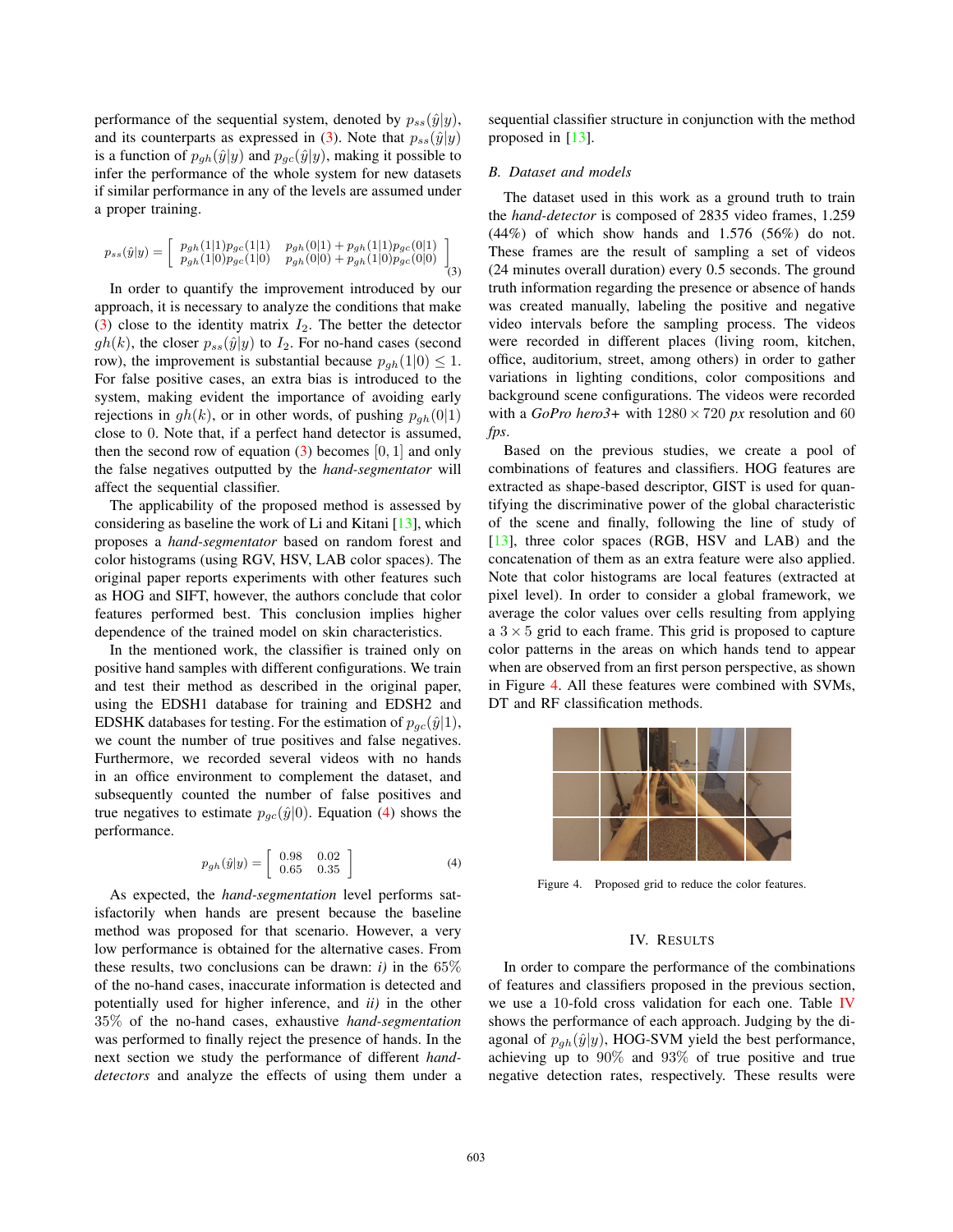

Figure 3. Proposed sequential classifier.

|               | $p_{ah}$   |      |      | $p_{ah}(0 0)$ |      |      |
|---------------|------------|------|------|---------------|------|------|
|               | <b>SVM</b> | DТ   | RF   | <b>SVM</b>    | DТ   | RF   |
| HOG           | 0.90       | 0.72 | 0.74 | 0.93          | 0.78 | 0.93 |
| <b>GIST</b>   | 0.81       | 0.76 | 0.75 | 0.85          | 0.80 | 0.91 |
| RGB           | 0.56       | 0.76 | 0.70 | 0.89          | 0.78 | 0.90 |
| <b>HSV</b>    | 0.57       | 0.78 | 0.75 | 0.82          | 0.80 | 0.92 |
| LAB           | 0.54       | 0.80 | 0.77 | 0.90          | 0.82 | 0.92 |
| (RGB+HSV+LAB) | 0.68       | 0.79 | 0.77 | 0.84          | 0.80 | 0.94 |

| Table I                                    |
|--------------------------------------------|
| PERFORMANCE OF THE PROPOSED hand-detectors |

expected, considering the high performance of this combination reported previously for the problem of pedestrian detection, for which HOG-SVM was originally proposed [2].

It is also remarkable the performance of GIST-SVM, which reaches 81% true positive detection rate, and 80% for true negatives. Regarding decision trees and random forest, the best combination achieves 77% and 94%, with the advantage of being computationally fast, in particular if they are combined with color features. Neither GIST-SVM nor (RGB+HSV+LAB)-random forest are selected because our interest is to minimize the early rejection (see Section III). LAB results in the best individual color-based feature, however a slight improvement is obtained if they are used in conjunction, particularly with random forest classifier.

The performance of the sequential classifier system for HOG-SVM model is given by (5). This result is inferred if is assumed a similar performance of the *hand-segmentator* for the skin colors of our dataset. Note the remarkable reduction from  $65\%$  to  $4\%$  in the false positive rate, preventing errors from being propagated through the system without a *hand-detector*. Regarding the true negatives, the sequential classifier achieves 96% accuracy rate, yielding a total of 93% of the no-hand cases being filtered by the *hand-detector* global classifier and avoiding the execution of the *handsegmentator*. Concerning the computational complexity of our approach, assuming real time feature extraction (such as for HOG and color histograms), and given the fast performance of a linear SVM, it can be concluded that

in  $93\%$  of the no-hand frames the  $O^2$  problem of *handsegmentation* is avoided.

$$
p_{ss}(\hat{y}|y) = \left[\begin{array}{cc} 0.88 & 0.12\\ \mathbf{0.04} & \mathbf{0.96} \end{array}\right]
$$
 (5)

In order to visualize the difficult frames of the *handdetector*, we perform a training over all the frames in the dataset except 100 frames randomly chosen, which are left out. Afterwards, the trained SVM is used to estimate the probability of hand presence in those 100 frames. Figure  $\overline{5}$  shows this probability in the x-axis for some of these frames: the more on the left, the higher the probability of being classified as no-hand, and vice-versa for the hand case. Therefore, the 'difficult' cases are located in the middle of the cloud. Some misclasifications, shown on the top of the figure, are found to be classified as hand-frames when diagonal structures appear in the frame. On the other side, we found some rejections when the hands barely appear. Another important aspect to highlight is the capability of the classifier to reject frames with extra people on it. In our case, we use a linear SVM with the same weight for positive and negative frames (that is, no *a priori* knowledge was introduced in the system), however, a reduction of the early rejections of hand frames could be achieved by assigning higher weights to positive frames in the training process.

#### V. CONCLUSIONS AND FUTURE RESEARCH

In this paper, the necessity for differentiation between *hand-detection* and *hand-segmentation* is stated and a theoretic approach for both cases is presented. Based on this idea, a sequential classification system is proposed aimed at improving the performance and reliability of hand inference in the framework of wearable devices. Our approach is validated by quantifying the maximum improvement that could be reached if a *hand-detector* was used as a trigger for a *hand-segmentator*. The insertion of the proposed *handdetector* block avoids unnecessary executions of the pixelby-pixel classifier in the 93% of the no-hand cases. A total of 6 features and 3 classifiers were tested, concluding that the best one is the HOG-SVM combination.